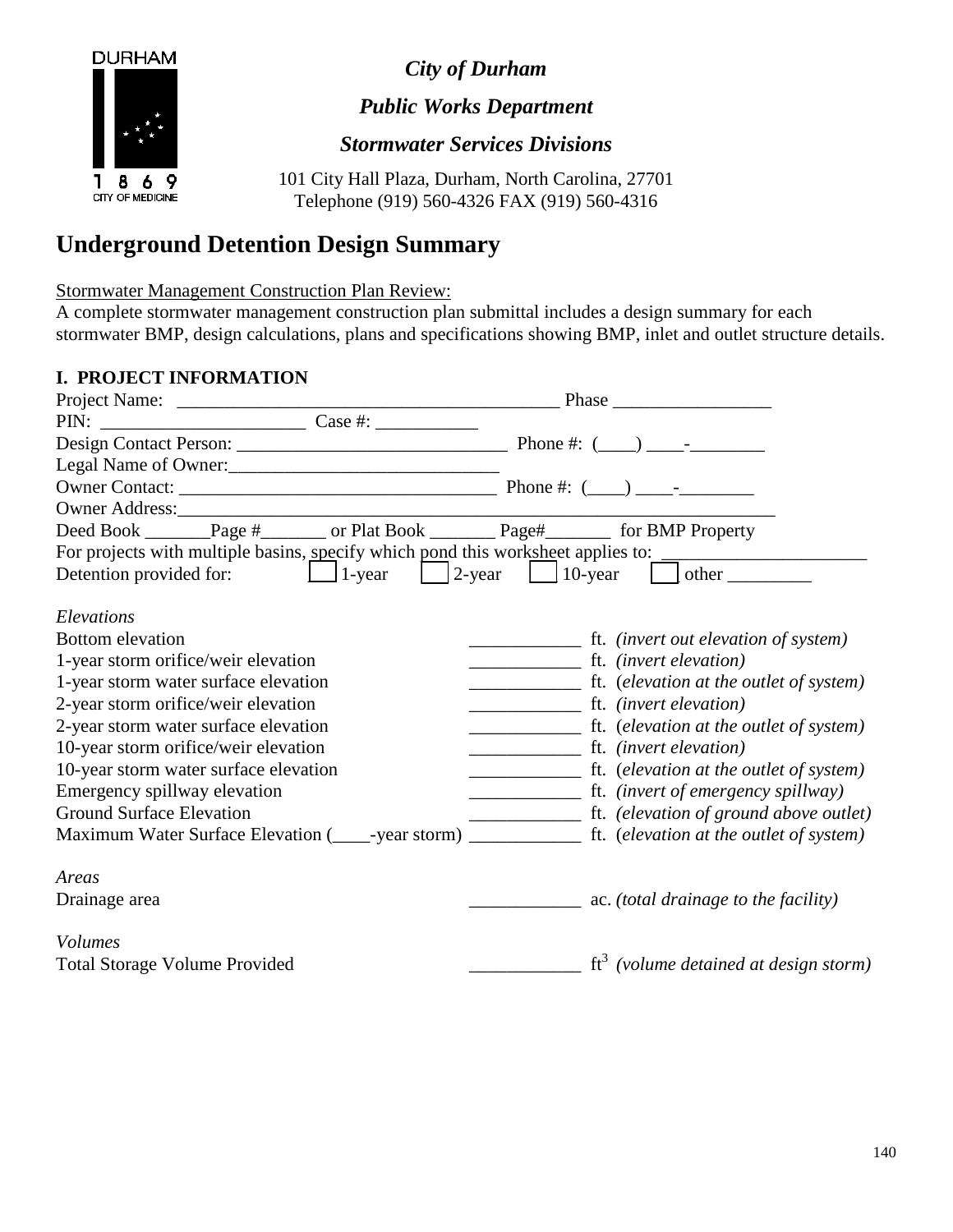## At BMP

|                                | 1-year                                       |     | $2$ -year   |           | 10-year |       |   | -year |
|--------------------------------|----------------------------------------------|-----|-------------|-----------|---------|-------|---|-------|
| Inflow                         |                                              | cfs |             | cfs       |         | cfs   |   | cfs   |
| Routed outflow                 |                                              | cfs |             | cfs       |         | cfs   |   | cfs   |
|                                | At Analysis Point(s) that BMP Contributes to |     |             |           |         |       |   |       |
|                                | 1-year                                       |     | 2-year      |           | 10-year |       |   | -year |
| Pre-development                |                                              | cfs |             | cfs       |         | cfs   |   | cfs   |
| Post-development w/o detention |                                              | cfs |             | cfs       |         | cfs   |   | cfs   |
| With detention                 |                                              | cfs |             | cfs       |         | cfs   |   | cfs   |
| <b>System Information</b>      |                                              |     |             |           |         |       |   |       |
| 1-year storm orifice/weir      | diameter                                     | in. | length      | ft.       |         |       |   |       |
| 2-year storm orifice/weir      | diameter                                     | in. | length      | ft.       |         |       |   |       |
| 10-year storm orifice/weir     | diameter                                     | in. | $length_$   | ft.       |         |       |   |       |
| - year storm orifice/weir      | diameter                                     | in. | length _    | ft.       |         |       |   |       |
| Principal spillway             | diameter                                     | in. |             |           |         |       |   |       |
| Emergency spillway             | width                                        | ft. | side slopes | $\cdot$ 1 |         | slope | % |       |

## **II. REQUIRED ITEMS CHECKLIST**

The following checklist outlines design requirements. In the space provided to indicate the following design requirements have been met and supporting documentation is attached.

Applicant's initials

| a. Riprap outlet protection, if provided, reduces flow to non-erosive velocities (provide           |
|-----------------------------------------------------------------------------------------------------|
| calculations).                                                                                      |
| b. The system consists of two 60-inch minimum header pipes and two 60-inch minimum                  |
| perimeter pipes. 36-inch interior pipes for additional storage are provided if needed.              |
| c. Manhole access has been provided at the 4 corners of the system.                                 |
| d. Traffic bearing cleanouts have been provided every 100-feet with a minimum of two per            |
| pipe run. Manholes may be counted as cleanouts.                                                     |
| e. A traffic bearing door (bilco type or approved equal) has been placed at the inlet and outlet of |
| the system.                                                                                         |
| f. Spacing of pipe runs are per the manufacturer's specification.                                   |
| g. The backfill material has been certified by a Geotechnical Engineer.                             |
| h. The system is water tight for the 10-year hydrostatic pressure calculated at the inlet to the    |
| system.                                                                                             |
| i. A surface or sub-surface bypass has been sized to safely convey the maximum required             |
| design storm.                                                                                       |
| j. An operation and maintenance plan for the system has been provided.                              |
| k. A recorded drainage easement is provided for each basin including access to the nearest          |
| right-of-way and is graded per Section 8.3, Stormwater Control Facilities (BMPs).                   |
| l. A plan view of the system with grading shown is provided                                         |